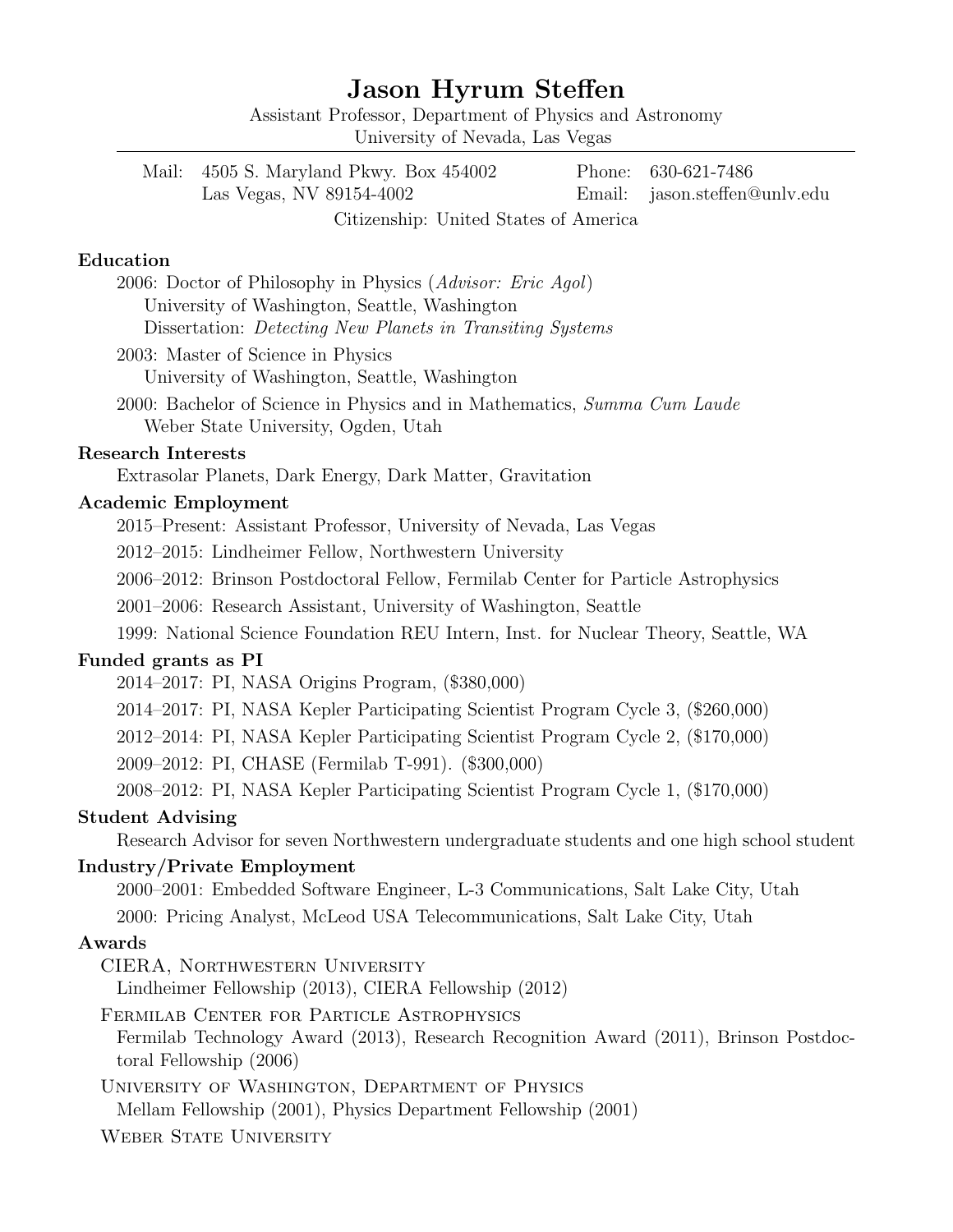Weber State University Presidential Commendation Scholarship (1993)

Weber State University, Department of Physics Outstanding Physics Graduate (2000), Paul H. Huish Scholarship (1999), Questar Corporation and Jim Bateman Scholarships (1998), Mary Margaret Clarke Scholarship (1997)

Weber State University, Department of Mathematics Outstanding Mathematics Graduate (2000), Jerry Fields Award (1999)

# Service and Committee Work

2015: College of Science Strategic Planning Committee, UNLV

2015: Faculty Advisor for UNLV Society of Physics Students

2014–2015: Astrophysics Seminar Committee member, Northwestern University

2010–2011: Science Organizing Committee member, First Kepler Science Conference, Mountain View, CA (December 5-9, 2011).

2011: Local Organizer for Kepler Science Team Meeting, Seattle, WA (January 2011).

2011: Chair of the Science Organizing Committee and Local Organizing Committee, Laboratory Tests of Dark Energy, Batavia, IL (October 28-29, 2011).

Reviewer: NASA Origins 2012, 2009, 2008; NASA Postdoctoral Fellowship Program 2014, 2013; NASA Explorer Program 2011; Department of Energy Non-Accelerator Physics 2010

2006–2012: Fermilab Center for Particle Astrophysics: Chalk Talk organizer, Munch organizer, Seminar organizer, webmaster, and various committees member.

Referee for Astrophysical Journal, Astronomy and Astrophysics, Monthly Notices of the Royal Astronomical Society, Publications of the Astronomical Society of Japan, Celestial Mechanics, Astroparticle Physics, and the Journal of Air Transport Management

# Public Outreach and Media Coverage

Multiple workshops with K-12 school groups and extracurricular youth groups.

Several public lectures including: Adler Planetarium, Clark Planetarium (3x), Augustana College, Waubonsee Community College, and various private groups.

Several dozen radio interviews, both live and pre-recorded, including: three appearances on NPR's Clever Apes, twice on Marketplace, once on All Things Considered, multiple interviews with BBC affiliates, and many interviews on a variety of local and syndicated network shows.

Television interviews with PBS (NOVA), Chicago 5 news, CNN, "Rock Center with Brian Williams", as well as coverage on a variety of television, cable, and international news programs, and the premier episode of "This vs. That" by Jon Hotchkiss.

Print and internet coverage of all aspects of my research have appeared in the New York Times (front page), Nature, Science, New Scientist, the Economist, PhysOrg.com, Wired Magazine, Space.com, BBC, and a variety of other outlets around the world. My work was one of Discover Magazine's top 100 science stories for 2011.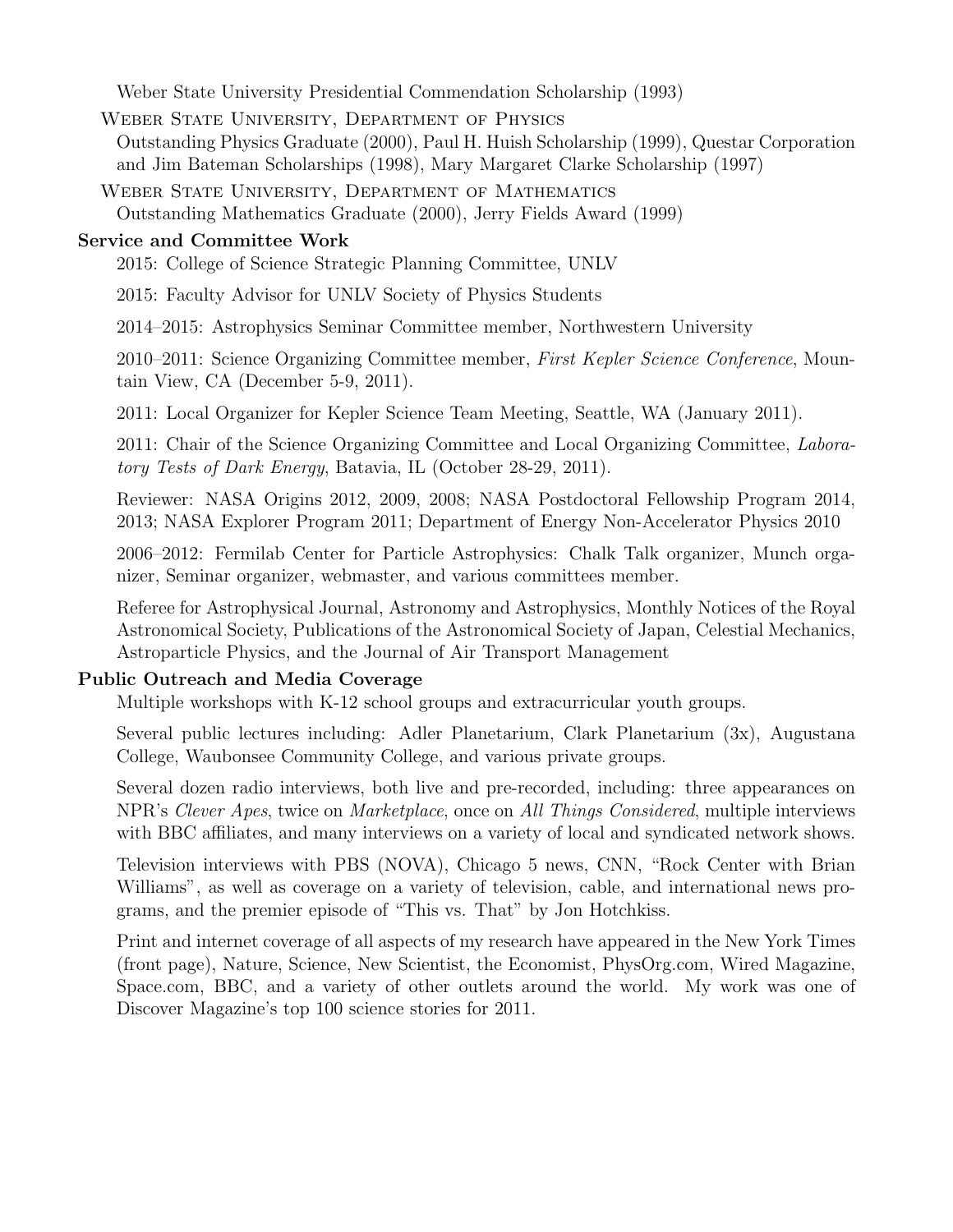# Bibliography

Statistics: 64 reviewed papers (21 first author), >7500 citations, h index  $\geq$ 42

# Peer Reviewed

- 64 Steffen, J.H., "Sensitivity bias in the mass-radius distribution from Transit Timing Variations and Radial Velocity measurements", MNRAS, Accepted, (2016) arXiv:1510.04750
- 63 Steffen, J.H. and Li, G, "Dynamical considerations for life in multihabitable planetary systems", ApJ, Accepted, (2016) arXiv:1511.09211
- 62 Welsh, W.F. et al., "Kepler 453b—The 10th Kepler Transiting Circumbinary Planet", ApJ, 809, 26, (2015) arXiv:1409.1605
- 61 Steffen, J.H. and Hwang, J.A. "The period ratio distribution of Kepler's candidate multiplanet systems", MNRAS, 448, 1956, (2015) arXiv:1409.3320
- 60 Mullaly, F. et al. "Planetary Candidates Observed by Kepler VI: Planet Sample from Q1-Q16 (47 Months)", ApJS, 217, 31, (2015) arXiv:1502.02038
- 59 Rowe, J.F. et al. "Planetary candidates observed by Kepler V: Planet sample from Q1-Q12 (36 months)", ApJ, 217, 16, (2015) arXiv:1501.07286
- 58 Valsecchi, F., Rasio, F.A., and Steffen, J.H., "From hot Jupiters to super-Earths via Roche lobe overflow", ApJL, 793, 3, (2014) arXiv:1408.3635
- 57 Fabrycky, D.C., et al., "Architecture of Kepler's Multi-transiting Systems: II. New investigations with twice as many candidates", ApJ, 790, 146, (2014) arXiv:1202.6328
- 56 Rowe, J.F., et al., "Validation of Kepler's Multiple Planet Candidates. III: Light Curve Analysis & Announcement of Hundreds of New Multi-planet Systems', ApJ, 784, 45, arXiv:1402.6534, (2014)
- 55 Lissauer, J.J., et al., "Validation of Kepler's Multiple Planet Candidates. II: Refined Statistical Framework and Systems of Special Interest", ApJ, 784, 44, arXiv:1402.6352, (2014)
- 54 Marcy, G., et al., "Masses, Radii, and Orbits of Small Kepler Planets: The Transition from Gaseous to Rocky Planets", ApJS, 210, 20, arXiv:1401.4195, (2013)
- 53 Upadhye, A. and Steffen, J.H., "Monopole radiation in modified gravity", PRL, Submitted, arXiv:1306.6113, (2013)
- 52 Steffen, J.H. and Farr, W., "A lack of short-period multiplanet systems with close-proximity pairs and the curious case of Kepler 42", ApJL, 774, L12, arXiv:1306.3526, (2013)
- 51 Borucki, W.J., et al., "Kepler-62: A five-planet system with planets of 1.4 and 1.6 Earth radii in the Habitable Zone", Science, 340, 587, arXiv:1304.7387, (2013)
- 50 Mazeh, T., et al., "Transit Timing Observations from Kepler: VIII. Catalog of Transit Timing Measurements of the First Twelve Quarters", ApJS, 208, 16, (2013)
- 49 Steffen, J.H., "Kepler's Missing Planets", MNRAS, 433, 3246, (2013) arXiv:1301.2394
- 48 Batalha, N.M., et al., "Planetary Candidates Observed by Kepler, III: Analysis of the First 16 Months of Data", ApJS, 204, 24, (2013) arXiv:1202.5852
- 47 Steffen, J.H., et al., "Transit Timing Observations from Kepler: VII. Confirmation of 27 planets in 13 multiplanet systems via Transit Timing Variations and orbital stability", MN-RAS, 428, 1077, (2013) arXiv:1208.3499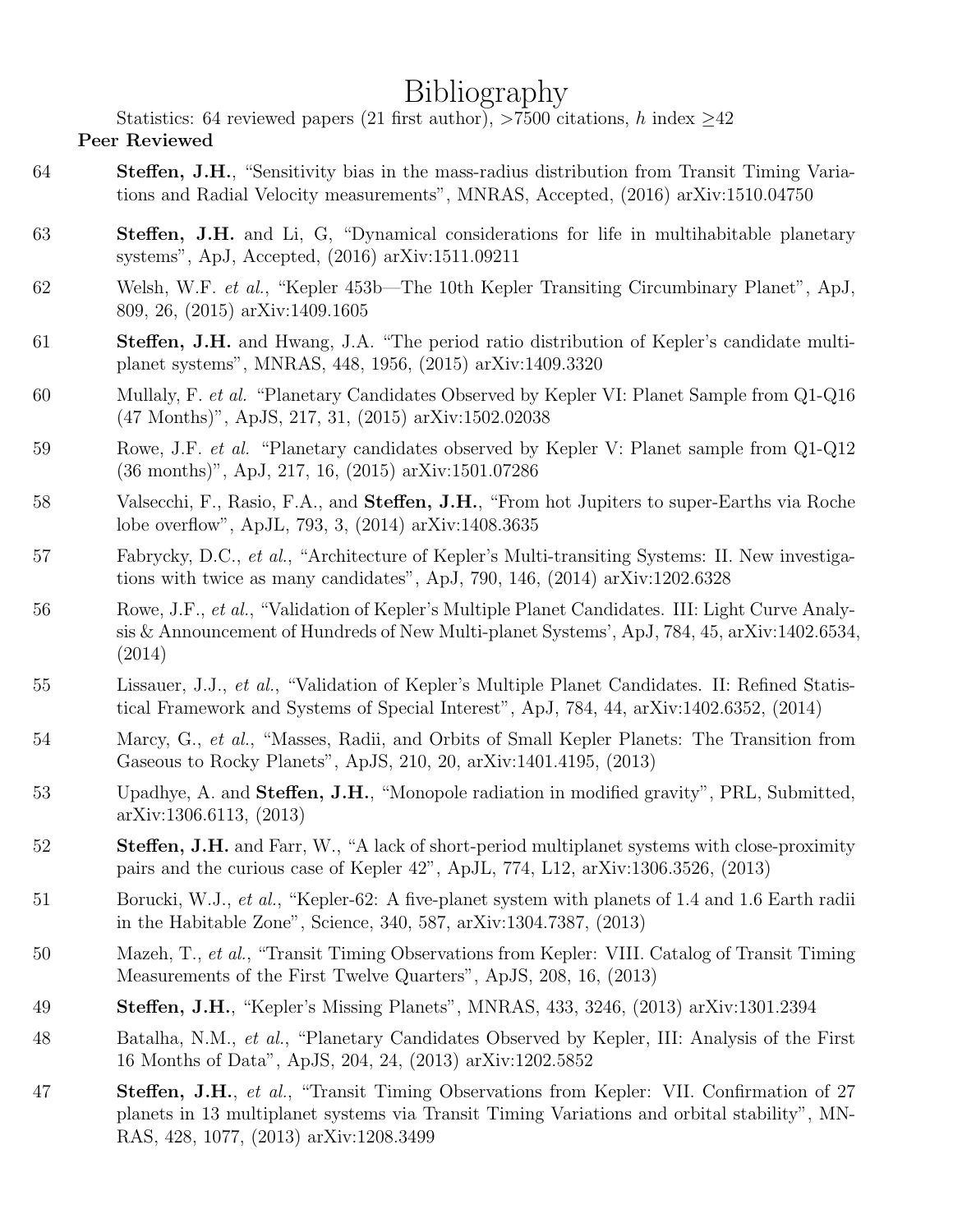- 46 Steffen, J.H., et al., "Transit Timing Observations from Kepler: VI. Potentially interesting candidate systems from Fourier-based statistical tests", ApJ, 756, 186, (2012) arXiv:1201.1873
- 45 Ford, E.B., et al., "Transit Timing Observations from Kepler: V. Transit Timing Variation Candidates in the First Seventeen Months from Polynomial Models", ApJ, 756, 185, (2012) arXiv:1201.1892
- 44 Carter, J.A., Agol, E., et al., "Kepler-36: A Pair of Planets with Neighboring Orbits and Dissimilar Densities", Science, 337, 556, (2012) arXiv:1206.4718
- 43 Upadhye, A., Steffen, J.H., and Chou, A.S., "Designing dark energy afterglow experiments", PRD, 86, 035006, (2012) arXiv:1204.5476
- 42 Howard, A.W., et al., "Planet Occurrence within 0.25 AU of Solar-type Stars from Kepler", ApJS, 201, 15, (2012) arXiv:1103.2541
- 41 Steffen, J.H., Upadhye, A., Baumbaugh, A., Chou, A.S., and Tomlin, R., "Anomalous afterglow seen in a chameleon afterglow search", PRD, 86, 012003, (2012) arXiv:1204.5476
- 40 Hooper, D. and Steffen, J.H., "Dark matter and the habitability of planets", JCAP, 07, 046, (2012) arXiv:1103.5086
- 39 Steffen, J.H., et al., "Kepler constraints on planets near hot Jupiters", PNAS, 109, 7982, (2012) arXiv:1205.2309
- 38 Fabrycky, D.C., Ford, E.B., Steffen, J.H., et al., "Transit Timing Observations from Kepler: IV. Confirmation of 4 Multiple Planet Systems by Simple Physical Models", ApJ, 750, 114, (2012)
- 37 Steffen, J.H., Fabrycky, D.C., Ford, E.B., et al., "Transit Timing Observations from Kepler: III. Confirmation of 4 Multiple Planet Systems by a Fourier-Domain Study of Anti-correlated Transit Timing Variations", MNRAS, 421, 2342, (2012)
- 36 Ford, E.B., Fabrycky, D.C., Steffen, J.H., et al., "Transit Timing Observations from Kepler: II. Confirmation of Two Multiplanet Systems via a Non-parametric Correlation Analysis", ApJ, 750, 113, (2012)
- 35 Borucki, W.J., et al., "Kepler-22b: A 2.4 Earth-radius Planet in the Habitable Zone of a Sun-like Star", ApJ, 745, 120 (2012) arXiv:1112.1640
- 34 Welsh, W.F., et al., "Transiting circumbinary planets Kepler-34 b and Kepler-35 b", Nature, 481, 475 (2012)
- 33 Ballard, S., et al., "The Kepler-19 System: A Transiting 2.2 R<sub>Earth</sub> Planet and a Second Planet Detected via Transit Timing Variations", ApJ, 743, 200 (2011) arXiv:1109.1561
- 32 Lissauer, J.J., et al., "Architecture and Dynamics of Kepler's Candidate Multiple Transiting Planet Systems", ApJS, 197, 8 (2011) arXiv:1102.0543
- 31 Cochran, W.D., et al., "Kepler 18-b, c, and d: A System Of Three Planets Confirmed by Transit Timing Variations, Lightcurve Validation, Spitzer Photometry and Radial Velocity Measurements", ApJS, 197, 7 (2011) arXiv:1110.0820
- 30 Ford, E.B., et al., "Transit Timing Observations from Kepler: I. Statistical Analysis of the First Four Months", ApJS, 197, 2 (2011) arXiv:1102.0544
- 29 Steffen, J.H., et al., "The architecture of the hierarchical triple star KOI 928 from eclipse tim-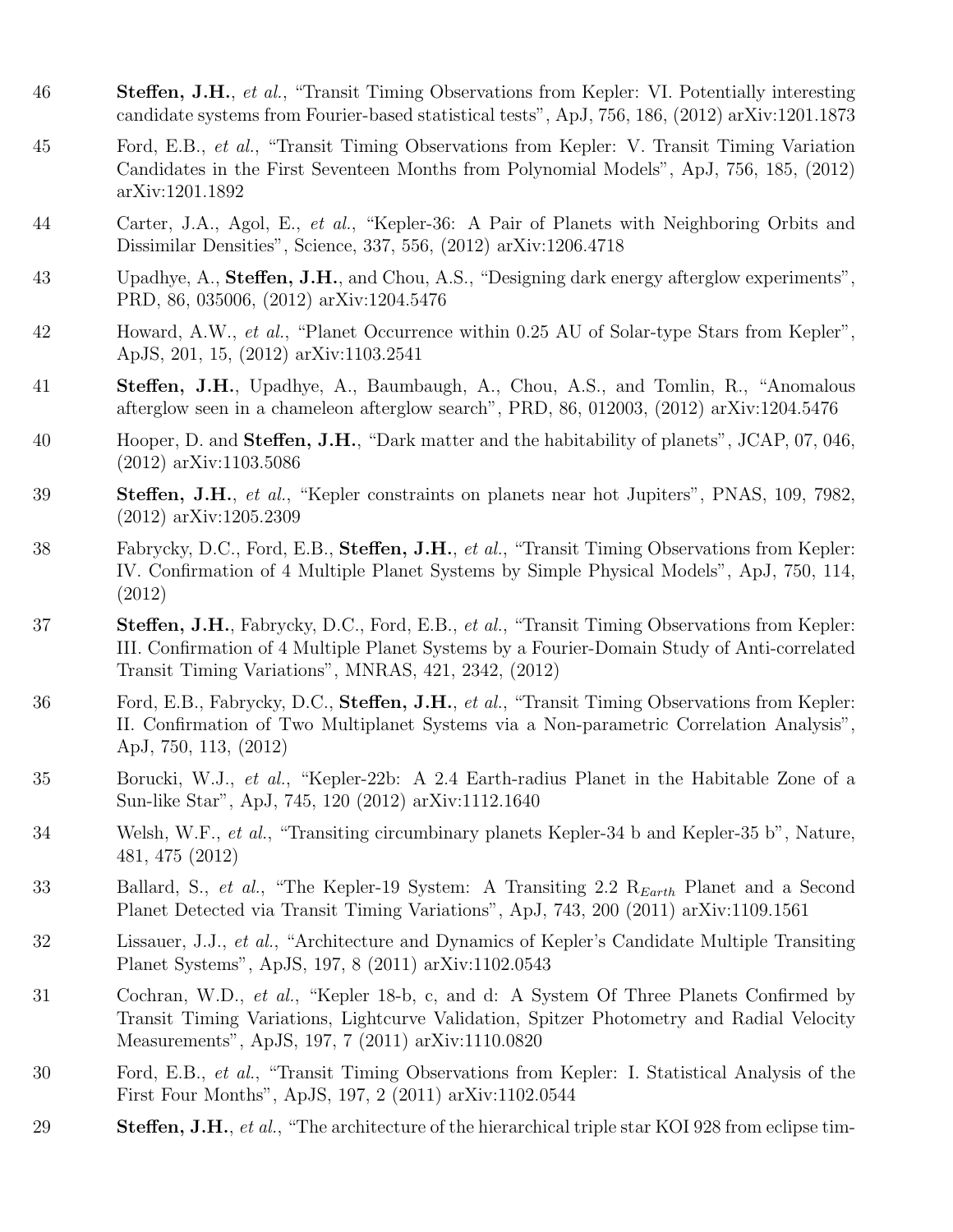ing variations seen in Kepler photometry", MNRAS Letters, 417, L31 (2011) arXiv:1106.4530

- 28 Doyle, L., et al., "Kepler 16: A Transiting Circumbinary Planet", Science, 16, 333, 6049 (2011) arXiv:1109.3432
- 27 Steffen, J.H. and Hotchkiss, J., "Experimental test of airplane boarding methods", Jour. Air. Trans. Mgmt., 18, 64, (2012) arXiv:1108.5211
- 26 Borucki, W.J., et al., "Characteristics of planetary candidates observed by Kepler, II: Analysis of the first four months of data", ApJ, 736, 19 (2011) arXiv:1102.0541
- 25 Latham, D.W., et al., "A First Comparison of Kepler Planet Candidates in Single and Multiple Systems", ApJ Letters, 732, 24 (2011) arXiv:1103.3896
- 24 Batalha, N.M., Borucki, W.J., et al., "Kepler's first rockly planet: Kepler-10b", ApJ, 729, 27 (2011) arXiv:1102.0605
- 23 Carter, J.A., et al., "KOI-126: a triply-eclipsing hierarchical triple with two low-mass stars", Science, 331, 562 (2011) arXiv:1102.0562
- 22 Lissauer, J.J., et al., "A closely packed system of low-mass, low-density planets transiting Kepler-11", Nature (cover story), 470, 53 (2011) arXiv:1102.0291
- 21 Borucki, B., et al., "Characteristics of Kepler Planetary Candidates Based on the First Data Set", ApJ, 728, 117 (2011) arXiv:1006.2799
- 20 Torres, G., et al., "Modeling Kepler Transit Light Curves as False Positives: Rejection of Blend Scenarios for Kepler-9, and Validation of Kepler-9d, a Super-Earth-size Planet in a Multiple System", ApJ, 727, 24 (2011) arXiv:1008.4393
- 19 Steffen, J.H., Baumbaugh, A., Chou, A.S., Mazur, P.O., Tomlin, R., Upadhye, A., Weltman, A., Wester, W., "Laboratory constraints on chameleon dark energy and power-law fields", Phys. Rev. Lett., 105, 261803 (2010) arXiv:1010.0988
- 18 Steffen, J.H., et al., "Five Kepler target stars that show multiple transiting exoplanet candidates", ApJ, 725, 1226, (2010) arXiv:1006.2763
- 17 Holman, M., et al., "Kepler-9: A system of Multiple Planets Transiting a Sun-like Star, Confirmed by Timing Variations", Science (cover story), 330, 6000, (2010)
- 16 Agol, E., Cowan, N. B., Knutson, H. A., Deming, D., Steffen, J. H., Henry, G. W., Charbonneau, D., "The climate of HD 189733b from fourteen transits and eclipses measured by Spitzer", ApJ, 721, 1861, (2010), arXiv:1007.4378
- 15 Borucki, B., et al., "Kepler Planet Detection Mission: Introduction and First Results", Science, 327, 5968, 977 (2010)
- 14 Gilliland, R., et al., "Kepler Asteroseismology Program: Introduction and First Results", PASP, 122, 131 (2010), arXiv:1001.0139
- 13 Upadhye, A., Steffen, J.H., & Weltman, A., "Constraining chameleon field theories using the GammeV afterglow experiment", Phys. Rev. D, 81 (1), 015013, (2010), arXiv:0911.3906.
- 12 Steffen, J.H., Moore, M.W., & Boynton, P.E. "Optimal Simultaneous Estimation of Several Linear Parameters in the Presence of Lorentzian Thermal Noise", Classical and Quantum Gravity, 26, 18, 185009, (2009), arXiv:0803.3199.
- 11 Steffen, J.H., Upadhye, A., "The GammeV suite of experimental searches for axion-like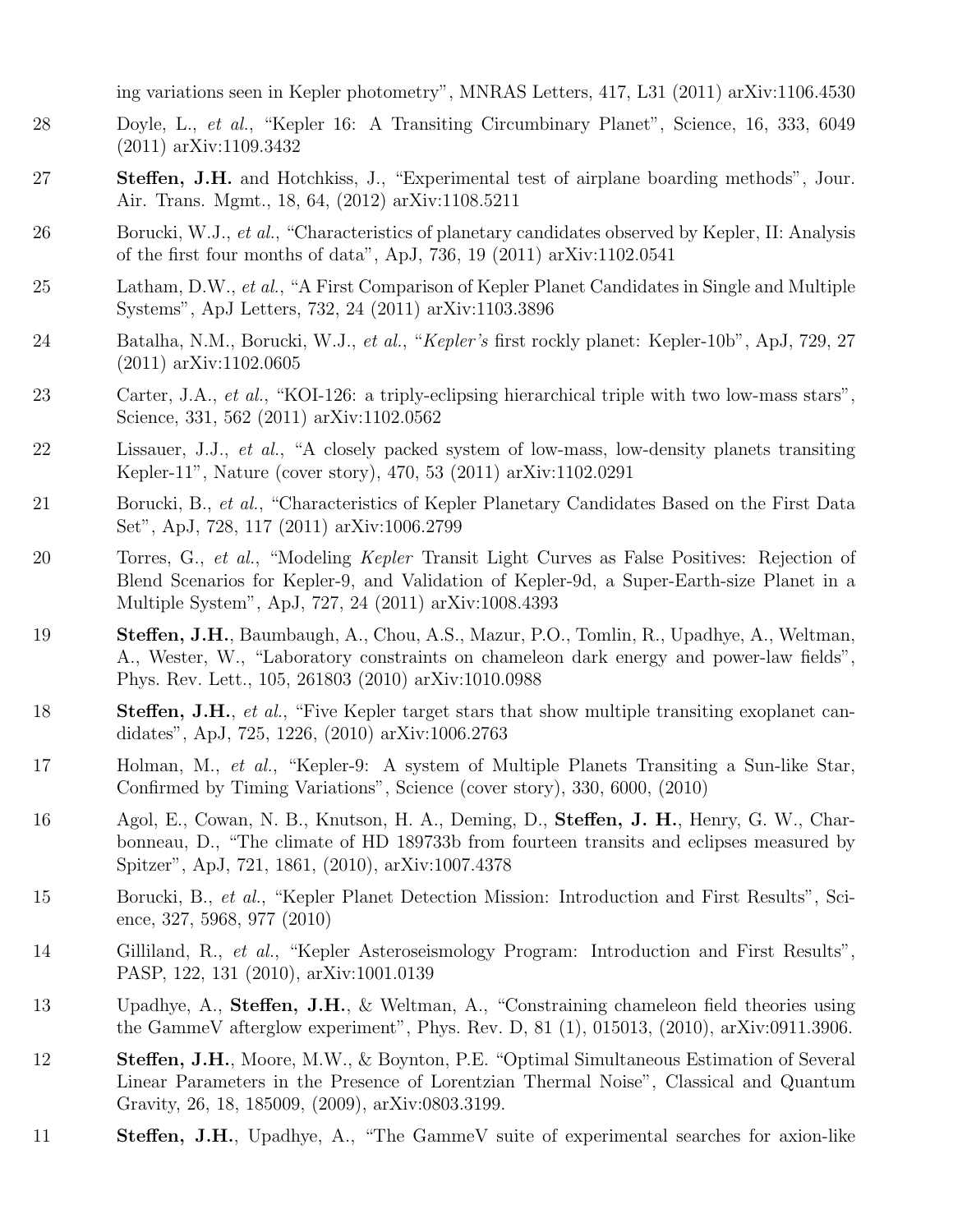particles", Invited Review, Mod. Phys. Lett. A, 24, 26, 2053, (2009), arXiv:0908.1529.

- 10 Chou, A.S., Wester, W., Baumbaugh, A., Gustafson, H.R., Irizarry-Valle, Y., Mazur, P.O., Steffen, J.H., Tomlin, R., Upadhye, A., Weltman, A., Yang, X., Yoo, J., "Search for chameleon particles using a photon regeneration technique", Phys. Rev. Lett., 102, 030402, (2009), arXiv:0806.2438.
- 9 Steffen, J.H., "A statistical mechanics model for free-for-all airplane passenger boarding", Am. J. Phys., Volume 76, No. 12, pp. 1114-1119 (2008), arXiv:0803.3199.
- 8 **Steffen, J.H.** & Valenzuela, O., "Constraints on the angular distribution of satellite galaxies about spiral hosts", MNRAS, 387, 1199 (2008), arXiv:0712.2363.
- 7 Steffen, J.H., "Optimal boarding method for airline passengers", Jour. Air. Trans. Mgmt., 14 (3), 146-150 (2008), arXiv:0802.0733.
- 6 Chou, A.S., Wester, W., Baumbaugh, A., Gustafson, H.R., Irizarry-Valle, Y., Mazur, P.O., Steffen, J.H., Tomlin, R., Yang, X., Yoo, J., "Search for axion-like particles using a variable baseline photon regeneration technique", Phys. Rev. Lett., 100, 080402 (2008), arXiv:0710.3783.
- 5 Agol, E. & Steffen, J.H., "A limit on the presence of Earth-mass planets around a Sun-like star", MNRAS, Volume 374, p. 941 (2007), arXiv:astro-ph/0610159.
- 4 Steffen, J.H. & Agol, E., "An analysis of the transit times of TrES-1b", MNRAS Letters, Volume 364, Issue 1, p. 96 (2005), arXiv:astro-ph/0509656.
- 3 Moore, M.W., **Steffen, J.H.**, & Boynton, P.E., "Optimal determination of the equilibrium displacement of a damped harmonic oscillator in the presence of thermal noise", Rev. Sci. Inst., Volume 76, p. 085106 (2005), arXiv:physics/0412102.
- 2 Agol, E., Steffen, J., Sari, R., & Clarkson, W., "On detecting terrestrial planets with the timing of giant planet transits", MNRAS, Volume 359, Issue 2, pp. 567-579 (2005), arXiv:astroph/0412032.
- 1 Steffen, J.H., "Exploring 5th force interactions with 18th century technology", IJMPD, Volume 13, Issue 10, pp. 2249-2254 (2004), arXiv:gr-qc/0503081.

# Conference Proceedings and Other

- P14 Essig, R., et al., "Dark Sectors and New, Light, Weakly-Coupled Particles", Working group report for Intensity Frontier (Snowmass), (2013), arXiv:1311.0029.
- P13 Hewett, J.L., et al., "Fundamental Physics at the Intensity Frontier", Proceedings of the 2011 workshop on Fundamental Physics at the Intensity Frontier, (2011), arXiv:1205.2671.
- P12 Steffen, J.H., for the CHASE collaboration, "The CHASE laboratory search for chameleon dark energy", Proceedings of Identification of Dark Matter (IDM 2010) Conference, (2010), arXiv:1011.3802v2.
- P11 Steffen, J.H., for the CHASE collaboration, "The CHASE laboratory search for chameleon dark energy", Proceedings of International Conference for High Energy Physics (ICHEP 2010), (2010), arXiv:1011.3802v1.
- P10 Peterson, J. B., et al., "21-cm Intensity Mapping", white paper submitted to the Astronomy 2010 Decadal Survey, (2009), arXiv:0902.3091.
- P9 Steffen, J.H., for the Gamme V collaboration, "Constraints on Chameleons and Axion-like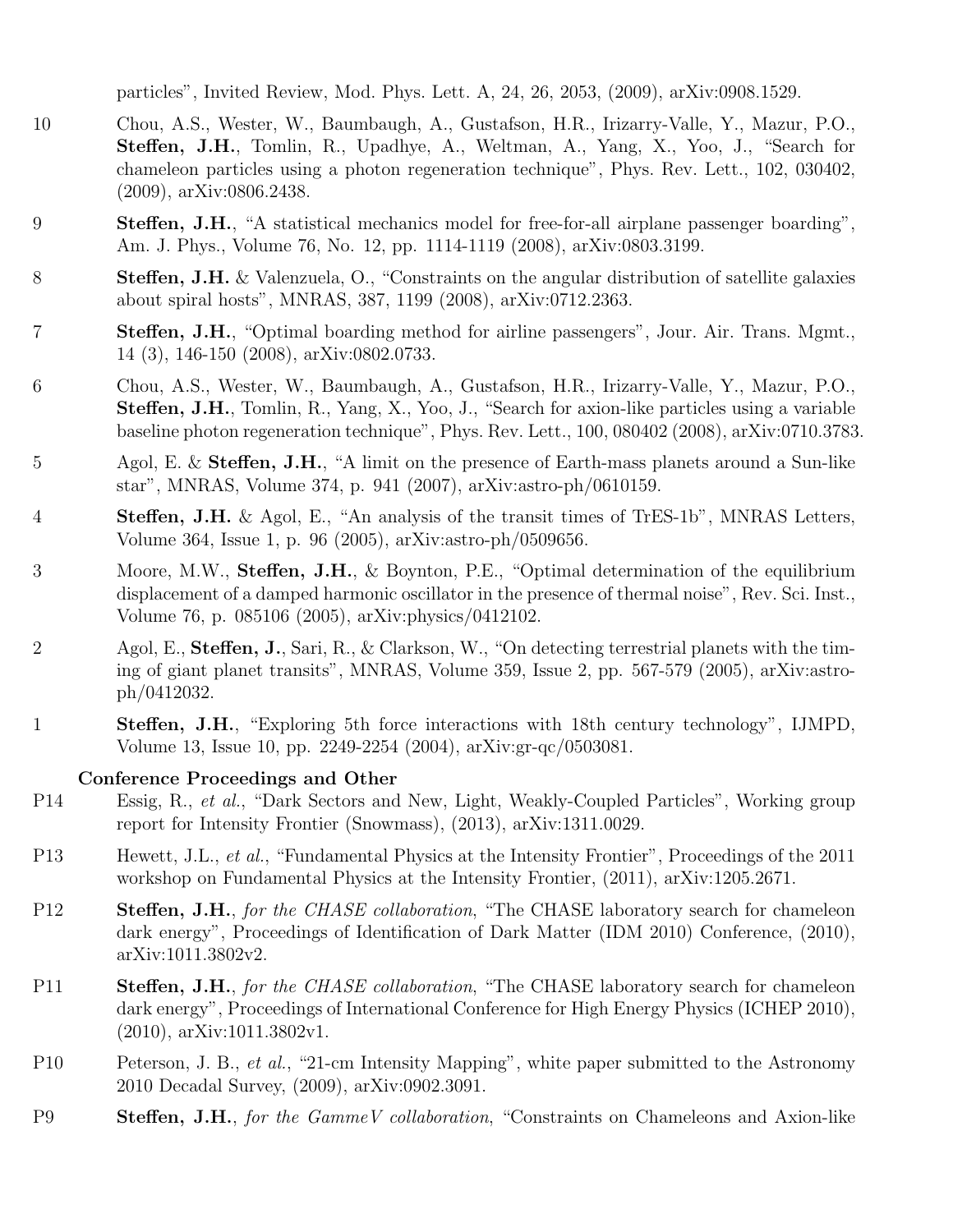Particles from the GammeV Experiment", Proceedings of Identification of Dark Matter (IDM 2008), (2008), arXiv:0810.5070.

- P8 Agol, E., Cowan, N.B., Bushong, J., Knutson, H., Charbonneau, D., Deming, D., & Steffen, J.H., "Transits and secondary eclipses of HD 189733 with Spitzer", Proceedings of IAU Symposium No. 253 "Transiting Planets", (2008), arXiv:0807.2434.
- P7 Steffen, J.H. & Agol, E., ASP Conference Series, "Developments in Planet Detection using Transit Timing Variations", Transiting Extrasolar Planets Workshop MPIA Heidelberg Germany, Eds: Cristina Afonso, David Weldrake & Thomas Henning, ASPC, Volume 366, p. 158 (2007), arXiv:astro-ph/0612442.
- P6 Steffen, J.H., Gaudi, B.S., Ford, E.B., Agol, E., Holman, M.J., "Detecting and Characterizing Planetary Systems with Transit Timing", White paper submitted to the Exoplanet Task Force, (2007), arXiv:0704.0632.
- P5 Boynton, P.E., Bonicalzi, R.M., Kalet, A.M., Kleczewski, A.M., Lingwood, J.K., McKenney, K.J., Moore, M.W., Steffen, J.H., Berg, E.C., Cross, W.D., Newman, R.D., Gephart, R.E., "Gravitation Physics at BGPL", Proceedings of the Francesco Melchiorri Memorial Conference, New Astronomy Reviews, Volume 51, p. 334 (2007), arXiv:gr-qc/0609095.
- P4 Steffen, J.H., Ph.D. Dissertation, "Detecting new planets in transiting systems", (2006), arXiv:astro-ph/0609492.
- P3 Berg, E.C., Cross, W.D., Newman, R.D., Boynton, P.E., Moore, M.W., & Steffen, J.H., "Planned tests of the equivalence principle with a cryogenic torsion pendulum", Contribution to Testing The Equivalence Principle on Ground and in Space, Ed. Lammerzahl, C., Everitt, C.W.F., & Ruffini, R., (Springer-Verlag: London), (2005).
- P2 Steffen, J.H., "Symmetry in a perturbed optical system", (2005), arXiv:physics/0503129.
- P1 Berg, E.C., Bantel, M.K., Cross, W.D., Inoue, T, Newman, R.D., Steffen, J.H., Moore, M.W., & Boynton, P.E., "Laboratory tests of gravitational physics using a cryogenic torsion pendulum", Proceedings of 10th Marcel Grossman Meeting, Ed. Ruffini, R., et al. (World Scientific: Singapore), (2005), arXiv:gr-qc/0403021.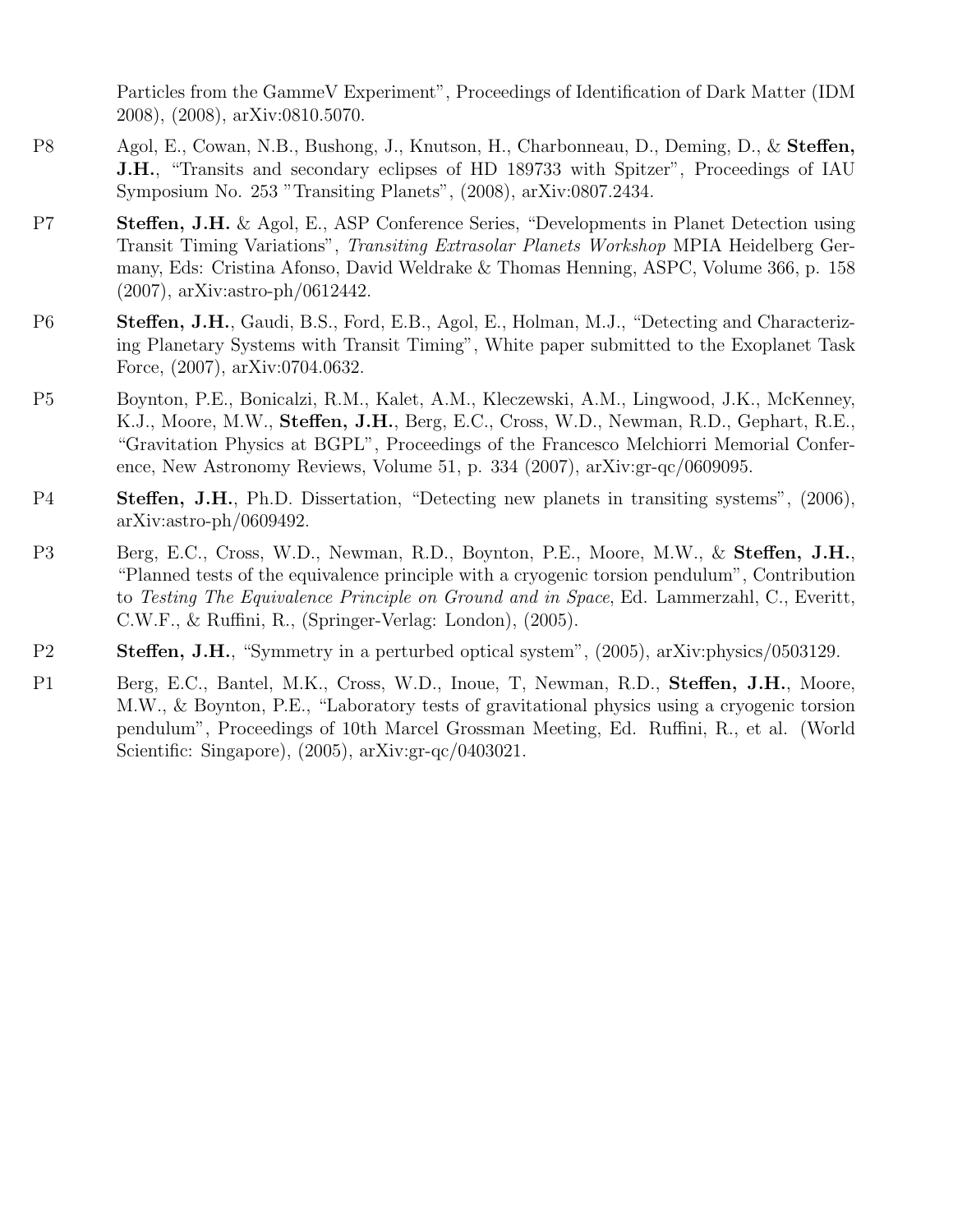# Invited Talks

Extrasolar Planets

- Colloquium: Texas A & M University, College Station, TX (Scheduled October 2015).
- Seminar: University of St. Andrews, St. Andrews, Scotland, UK (June 2015).
- Seminar: Observatoire de Strasbourg, Strasbourg, France (June 2015).
- Seminar: Observatoire Astronomique, Université de Genève, Geneva, Switzerland (May 2015).
- Seminar: Observatoire de Paris, Paris, France (May 2015).
- Colloquium: University of Nevada, Las Vegas, Las Vegas, NV (March 2015).
- Colloquium: Arizona State University, Tempe, AZ (March 2015).
- Colloquium: Washington University, St. Louis, MO (March 2015).
- Seminar: Boston University, Boston, MA (February 2015).
- Seminar: Institut de Recherche en Astrophysique et Planétologie, Toulouse, France (September 2014).
- Seminar: Observatoire de la Côte d'Azur, Nice, France (September 2014).
- Public Lecture: Naperville Astronomical Society, Naperville, IL (June 2014).
- Seminar: Tel Aviv University, Tel Aviv, Israel (December 2013).
- Seminar: University of Utah Physics and Astronomy, Salt Lake City, UT (October 2013).
- Public Lecture: Clark Planetarium, Salt Lake City, UT (October 2013).
- Colloquium: Brigham Young University Physics, Provo, UT (October 2013).
- Seminar: Harvard University Astronomy, Cambridge, MA (September 2013).
- Public Lecture: Clark Planetarium, Salt Lake City, UT (August 2013).
- Colloquium: Cambridge University Astronomy, Cambridge, UK (April 2013).
- Colloquium: UCLA Physics and Astronomy, Los Angeles, CA (April 2013).
- Invited Talk: American Statistical Association Big Data Conference, Chicago, IL (January 2013).
- Colloquium: Northern Illinois University Physics, Dekalb, IL (October 2012).
- Colloquium: Fermilab, Batavia, IL (September 2012).
- Public Lecture: ALCON 2012, Fermilab, Batavia, IL (July 2012).
- Invited Talk: CIPANP Conference 2012, St. Petersburg, FL (May 2012).
- Colloquium: Goddard Space Flight Center, Greenbelt, MD (March 2012).
- Colloquium: Penn State Astronomy, State College, PA (January 2012).
- Public Lecture: Adler Planetarium, Chicago, IL (October 2011).
- Colloquium: Washington University Physics, St. Louis, MO (September 2011).
- Public Lecture: Chicago Astronomical Society, Adler Planetarium, Chicago, IL (May 2011).
- Public Lecture: Chicagland Township Clerks, Chicago, IL (May 2011).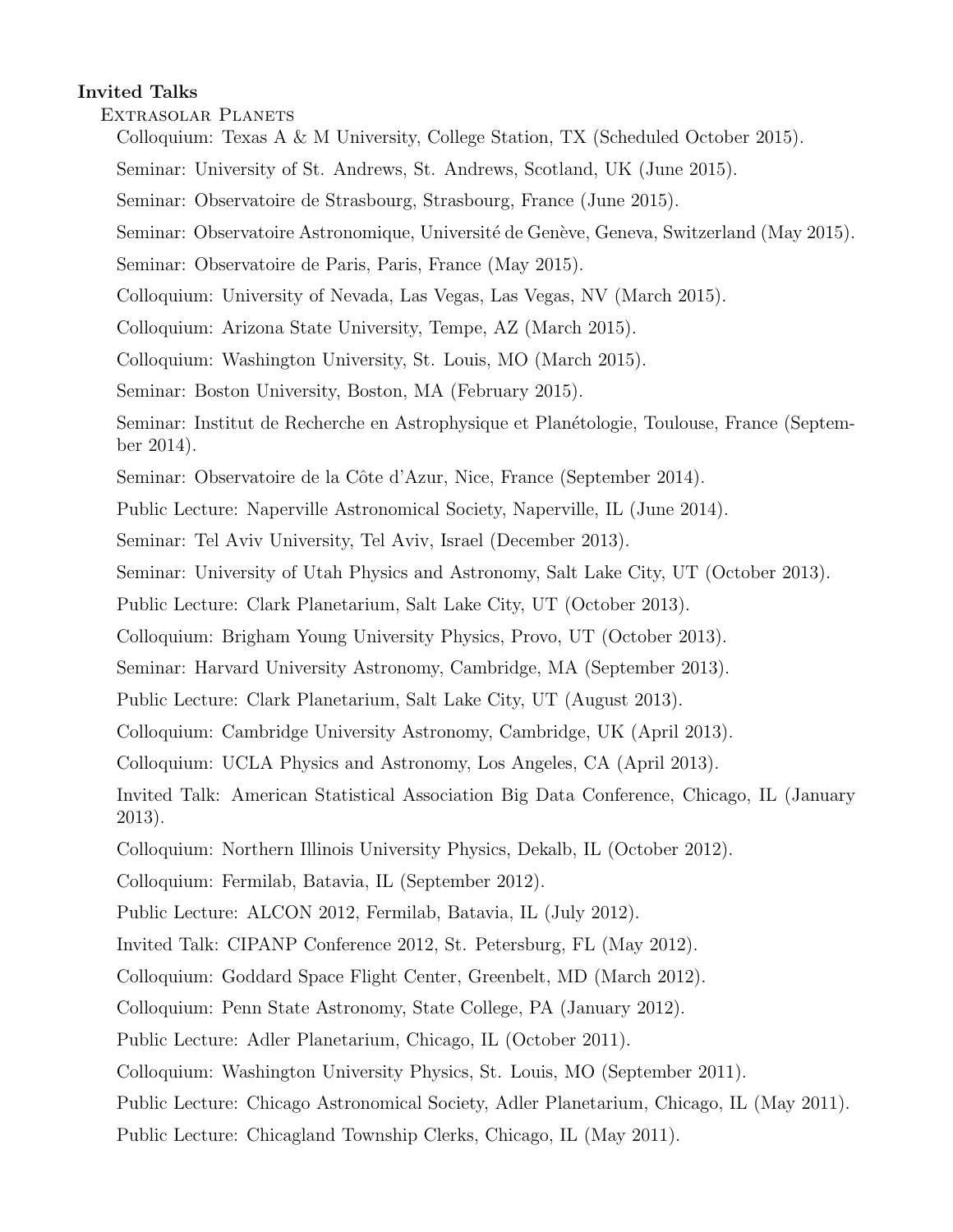Colloquium: Jet Propulsion Laboratory, Pasadena, CA (April 2011). Colloquium: Northwestern University Physics and Astronomy, Evanston, IL (March 2011). Seminar: Northwestern University Physics and Astronomy, Evanston, IL (February 2011). Public Lecture: Harry Nelson Lecture, Augustana College, Rock Island, IL (October 2010). Colloquium: Stanford/SLAC Astrophysics, Palo Alto, CA (September 2010). Invited Talk: Putting our Solar System in Context, Obergurgl, Austria (April 2010). Public Lecture: Clark Planetarium, Salt Lake City, UT (February 2010). Seminar: Weber State University Physics, Ogden, UT (February 2010). Invited Talk: Towards Other Earths, Porto, Portugal (October 2009). Public Lecture: Waubonsee Community College, Sugar Grove, IL (October 2009). Seminar: Embry Riddle Aeronautical University Physics, Daytona, FL (March 2009). Seminar: Fermilab Center for Particle Astrophysics, Batavia, IL (February 2009). Seminar: University of California at Santa Cruz Astronomy, Santa Cruz, CA (November 2008). Seminar: Carnegie Department of Terrestrial Magnetism, Washington D.C. (March 2008). Seminar: University of Maryland Astronomy, College Park, MD (March 2008). Seminar: Johns Hopkins University Center for Astrophysical Sciences, Baltimore, MD (March 2008).

## Particle Astrophysics

Seminar: Thomas Jefferson National Laboratory, Newport News, VA (September 2012).

Invited Talk: 8th Annual Patras workshop on Axions, WIMPs, and Wisps, Chicago, IL (July 2012).

Colloquium: Penn State University Physics, State College, PA (January 2012).

Colloquium: University of Central Florida Physics, Orlando, FL (February 2012).

Seminar: CERN, Geneva, Switzerland (January 2012).

Seminar: DESY, Hamburg, Germany (January 2012).

Colloquium: Northwestern University Physics and Astronomy, Evanston, IL (November 2011).

Seminar, Fermilab Center for Particle Astrophysics, Batavia, IL (November 2011).

Seminar: Washington University Physics, St. Louis, MO (September 2011).

Seminar, Northwestern University Physics and Astronomy, Evanston, IL (April 2011).

Seminar: UCLA Physics, Los Angeles, CA (October 2010).

Seminar: Lawrence Berkeley National Laboratory INPA, Berkeley, CA (September 2010).

Seminar: Fermilab Joint Experimental-Theoretical Seminar, Batavia, IL (August 2010).

Invited Talk: The Dark Side of the Universe, Leon, Mexico, (June 2010).

Colloquium: University of Utah Physics, Salt Lake City, UT. (February 2010).